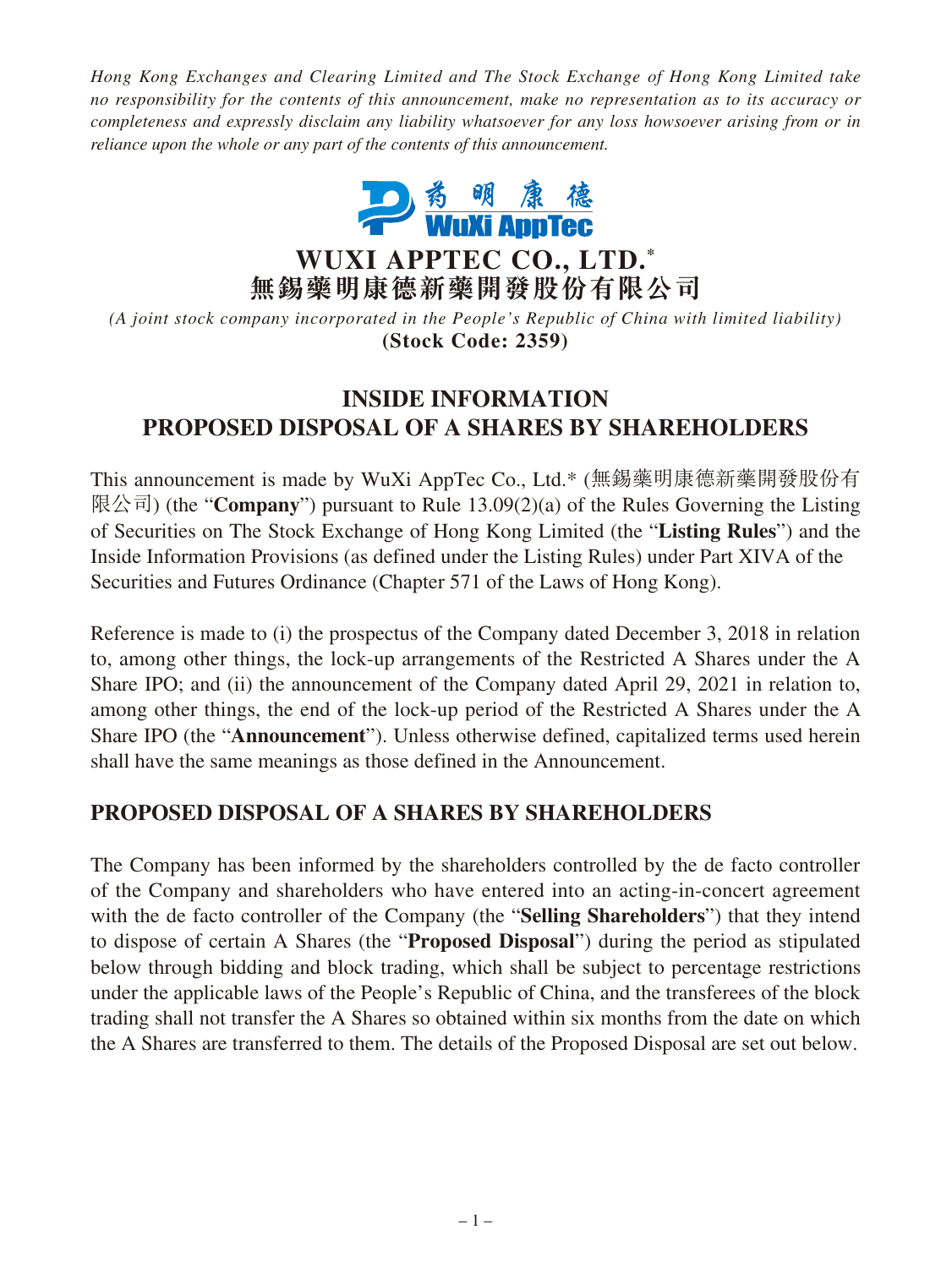| <b>Selling Shareholders</b>                                                                                                                                                                                    | <b>Maximum</b><br>number of A<br><b>Shares to be</b><br>disposed of<br>by the Selling<br><b>Shareholders</b> | <b>Maximum</b><br>percentage of<br>total issued<br>shares of the<br>Company as at<br>the date of this<br>announcement<br>under the<br>Proposed<br><b>Disposal</b> | Method of<br>the Proposed<br><b>Disposal</b>                                                        | Period of the<br>Proposed<br><b>Disposal</b> | Price range for<br>the Proposed<br><b>Disposal</b> | <b>Source of A Shares</b><br>for the Proposed<br><b>Disposal</b>                                                                                                                  | <b>Reason for</b><br>the Proposed<br><b>Disposal</b>        |
|----------------------------------------------------------------------------------------------------------------------------------------------------------------------------------------------------------------|--------------------------------------------------------------------------------------------------------------|-------------------------------------------------------------------------------------------------------------------------------------------------------------------|-----------------------------------------------------------------------------------------------------|----------------------------------------------|----------------------------------------------------|-----------------------------------------------------------------------------------------------------------------------------------------------------------------------------------|-------------------------------------------------------------|
| Shareholders controlled<br>by the de facto<br>controller of the<br>Company and<br>shareholders who<br>have entered into<br>an acting-in-concert<br>agreement with the de<br>facto controller of the<br>Company | Up to 88,680,300<br>A Shares in<br>total                                                                     | Up to $3\%$                                                                                                                                                       | By bidding: up to<br>29,560,100<br>A Shares<br>By block<br>trading: up to<br>59,120,200<br>A Shares | July 4, 2022 to<br>September 30,<br>2022     | Based on market<br>price                           | A Shares obtained<br>before the A Share<br>IPO (including A<br>Shares obtained<br>pursuant to the<br>capitalization<br>of reserve of<br>the Company<br>conducted<br>post-listing) | Capital needs of<br>the relevant<br>Selling<br>Shareholders |

## *Notes:*

- 1. As of the date of this announcement, the issued share capital of the Company is 2,956,014,117 Shares. According to the notification letter issued by the Selling Shareholders to the Company, calculated based on the issued share capital of the Company as of the date of this announcement, (i) the total number of A Shares proposed to be disposed of by the Selling Shareholders through bidding shall not exceed 1% of the issued share capital of the Company; (ii) the total number of A Shares proposed to be disposed of by the Selling Shareholders through block trading shall not exceed 2% of the issued share capital of the Company; and (iii) the total number of A Shares proposed to be disposed of shall not exceed 3% of the issued share capital of the Company.
- 2. In the event that the de facto controller of the Company and shareholders who have entered into an acting-in-concert agreement with the de facto controller of the Company are subject to restrictions on the dealing in shares including blackout periods during the period of the implementation of the Proposed Disposal, the Selling Shareholders shall commence the Proposed Disposal after the end of the period of such restrictions including the blackout periods, or put the Proposed Disposal on halt during the period of such restrictions including the blackout periods.

The Selling Shareholders will decide whether to carry out the Proposed Disposal after taking into account various factors, including market conditions and share price of the Company. Accordingly, the number and selling price of the A Shares to be disposed of by the Selling Shareholders under the Proposed Disposal are subject to change. The Proposed Disposal will not lead to any change of control in the Company.